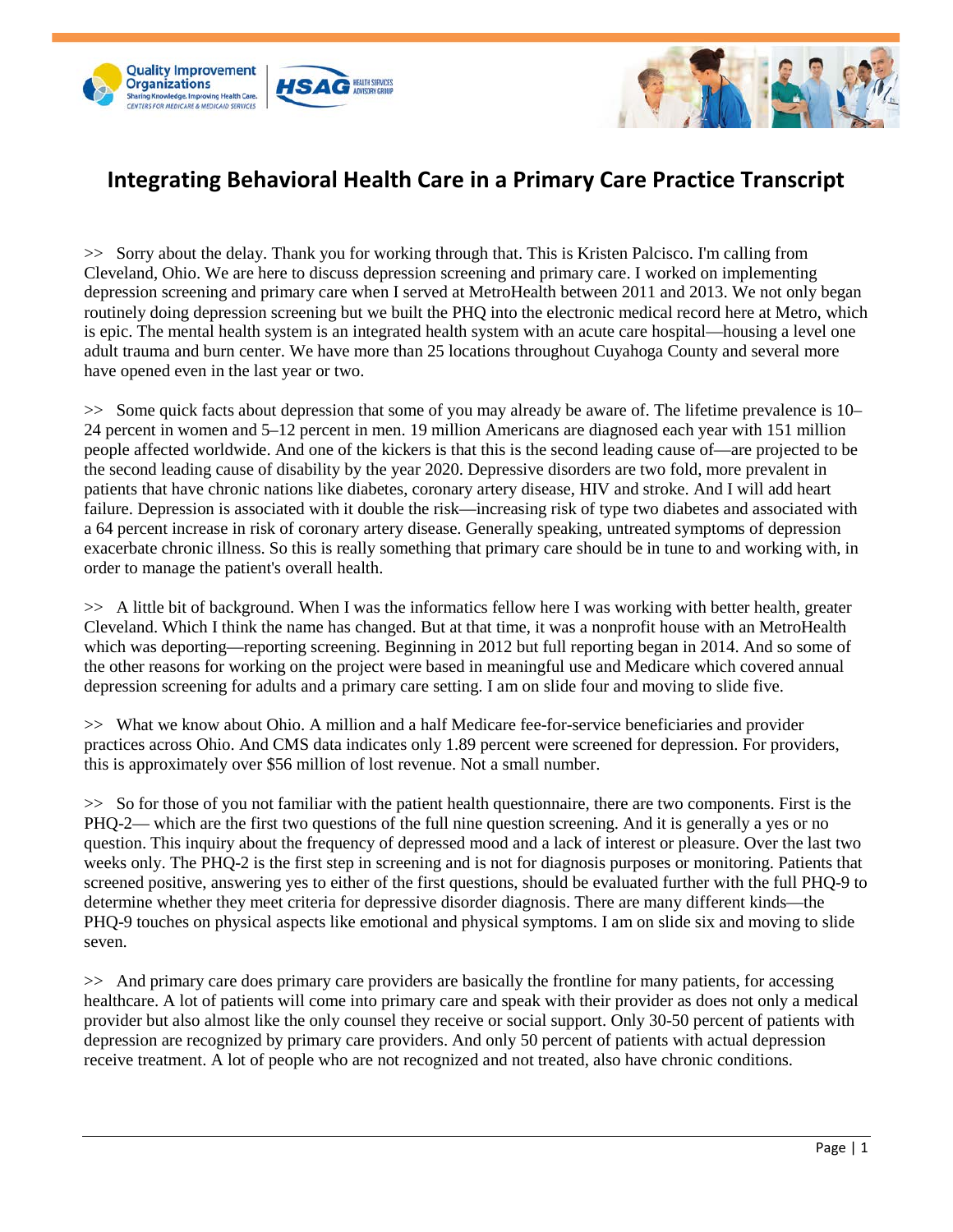





 $\gg$  This is current. Who are we screening X at the time when we implemented this, who were we screening quickly built into the system—an annual screening for all patients that were considered adults. For ages 18 and older who are seen in primary care and who did not have a current diagnosis of depression. Not only did they not have a current diagnosis of depression, but something called a problem on electronic medical records— if they didn't have any depression diagnosis, that would also allow them to be part of the criteria. At the time, that was the ICD-9 diagnosis. Now we are on to ICD-10. We successfully implement it this at Broadway family practice in December of 2012 and West park clinic in March of 2013. So those are two different sites for MetroHealth. Broadway family practice is where I was practicing at the time. And we did a pilot there. So we could gather data.

>> Actually, I will go back to slide eight and talk about screening. I know one of the main issues and concerns for people—especially people at MetroHealth, was, how many patients will we uncover and what are we supposed to do with them? Part of what we did to alleviate some of that anxiety was, we actually went from site to site and we did a training similar to what we are going over today. We walked them through the roles, the background, the purpose and the different pieces that were part of the screening process. And we went not only from site to site but we held training for people based on their role—whether ban—which is people at the front desk checking and, the medical assistance, the nurses and providers. And as we worked with the different members who were involved in workflow, we started to realize that there were major concerns for time. Particularly with the providers, there was a lot of anxiety about how many patients they would have to see, how much time this would take because the PHQ asks very sensitive questions and of course that could take an entire 20 minutes. And so when we piloted this at Broadway, we did it with that practice alone and it was a family practice. And we were able to report on some—report on the numbers. As it turned out, I think we have this in one of the future slides. It was a very small number of patients that would have been screened weekly. It came out to 1.8, or 1.2. And with that, we added on some training for the providers so they could feel comfortable managing basic depression and primary care. And we will get to that a little bit later.

>> What happens in the workflow process? We discussed the population. An annual screening of adult patients without a diagnosis of depression. To be done in all outpatient primary care clinics. And we were holding off on specialties at the time. We have something called a pre-visit summary. It is a screen you can access by the front desk personnel. It shows all the information that can be printed out onto the patient's paperwork when they first arrive and when they check it. Basically, it would automatically print when the patient is checked in and be handed to them. The patient would be given a clipboard and a pencil. They would sit in the waiting room and they would complete the PHQ-2 and directions to go on to complete the full PHQ-9 if the screen is positive. The directions also indicate that if you did not answer yes to one of the first two questions, that you do not need to continue. At that point, when they were brought back, a MTA or registered nurse, non-physician, would enter the PHQ-9 data into the PHQ tab into the calculator. So they would check the vitals. They would not ask any questions or discuss any part of the PHQ. They would just take the paperwork and enter the data. For positive screens, one of the things we built into epic was a best practice alert which would be for the provider when they entered the exam room. So the provider did not have to ask questions. The provider did not have to enter data. When they log in, this would immediately pop up. And for negative screens -- the screenings would repeat -- it would automatically come out in the summary.

>> On slide 10, you can see an example of the PHQ-9—and asked, how often have you been bothered by the following problems -- it starts off with little interest or pleasure in doing things which is what we were discussing. Feeling down, depressed or hopeless. So the first two questions, you would ask—answer yes or no. Trouble falling or staying asleep or sleeping too much. Feeling tired or having little energy. Appetite changes which could be a decrease or an increase. Different extremes and appetite. For self-esteem, feeling badly about yourself like you are a failure, like you have let yourself or someone else down. Trouble with concentration, moving or speaking slowly that other people have noticed or the opposite, being fidgety or restless. A lot more than usual. Question nine—this was another major concern by providers. It asked if you have thoughts that you are better off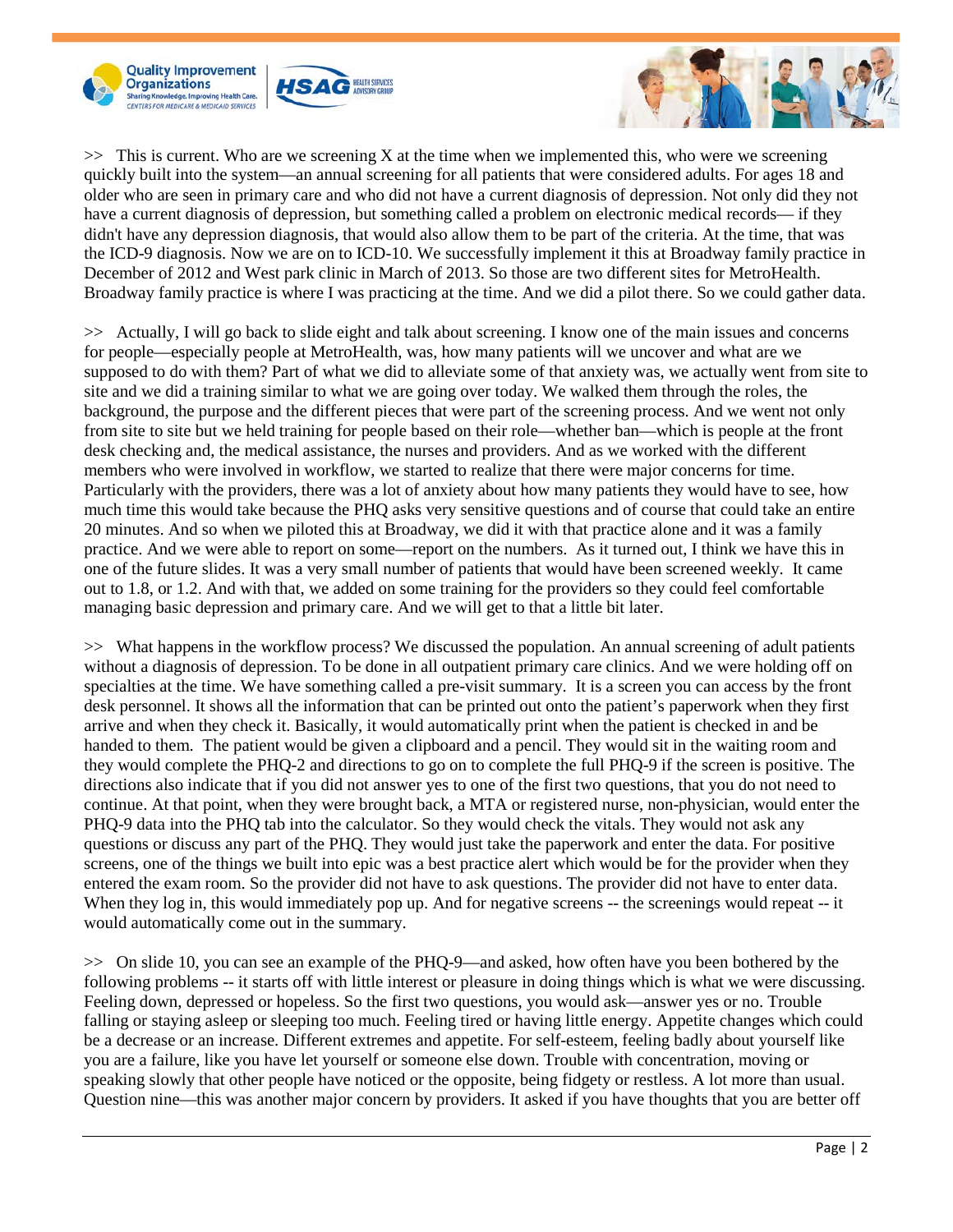



dead or of hurting yourself. As research showed -- at the time of asking the question, number one does not cause people to become suicidal. But it helps people to feel cared about and opens up the possibility of discussion.

>> Slide 11 shows the pilot results. In one month, we had 137 alerts triggered at Broadway family practice. That meant that there were, in some form or another, 137 positive screens. The number of PHQ-2's and PHQ-9's completed—there were 653 PHQ's completed and one had a blank score. Most likely an error. The diagnoses given as a result of completing them, 26 depression diagnoses new to the problem list. You can see how many scores were positive. Only 26 were diagnosed with depression, a new diagnosis of depression. The average was 13.7 positive PHQ-9 per provider for a nine-week period which averaged out to 1.5 positive PHQ-9 per week per provider. So this is not an overwhelming number. So in making the diagnosis, the average 1.8 diagnoses of depression per divider over a period of nine weeks, which is .2 per week per provider. So not a huge number. This data was really helpful in alleviating anxiety. The next slide, slide 12 was—I think that is where we had intended to bring in my workflow diagram, which was a little too large to include here. We can potentially send that out. It is the little diagram that shows the process we discussed and what the possible outcomes are and choices to make at different points.

>> For the workflow, for the PSR, which is the front desk personnel, we would have the patient check in the PHQ—Prince on the pre-visit screening questions. We also have a medication list that printed with the pre-visit summary and that was part of the usual workflow. So the PSR handed us the patient and was asked please answer the questions on these forms. We also had the PHQ—we had printed versions of the PHQ in other languages. At each site, we would have a staff of printed PHQ's for the language is most commonly spoken—for patient populations in that area.

>> Slide 14, you can see the pre-visit summary and how it was placed or how it was worked into the other questions and information available there. MTA and a nurse. When the patient was called back, they should have reviewed medications, the general screening questions which have since been taken off the summary. And then the PHQ. The responses were entered in the same place as epic in the navigator. And we added a new PHQ tab in the current navigator. And the MTA was simply to ask the patient, did you answer all the questions? If the patient had not, that was an opportunity to hand them a pencil and paper and ask them to complete this. And doing that without discussing the questions themselves. And that could take quite a long time. Slide 16, you can see the PHQ-9 navigator that we built into epic. So the PHQ-9—and I think we have gone through different versions of this. One of the original versions was—you would answer yes or no. It was a score from 0–3. For the rest of the questions, it would be, how often. For the providers—when they went to the exam room and logged into the medical record, and alert was fired for positive screening. And we asked all the providers to add the diagnosis that was made to the problem list. Then we built best practice alert smart sets. So this was a list of diagnoses to choose from, medication and I believe also we had referrals. Is a large component of what we did was bring in support for mental health support? So we had behavioral health and psychiatry located on-site. We also encouraged everybody to reach out to social work. So if on that date someone was feeling suicidal, that they could have a same-day appointment with a social worker that could further evaluate depression and the urgency.

>> So on the SmartSet, there were diagnoses—there still is antidepressant medication to choose from. First-line agents—referral options. And after the visit summary and charting notes you can include. With the after visit summary when it is printed and given to the patient, if they score positive for depression, there would be a little blurb in there that you were screened for depression and you had a score of mild depression. And we recommend that you do this. And I believe it gives emergency contact numbers and case something was to go very wrong or get worse.

>> On slide 20, you can see an example of the best practice alert. This one says your patient completed a PHQ-9 depression screening today. They are scoring moderate depression. And you may accept the SmartSet for referral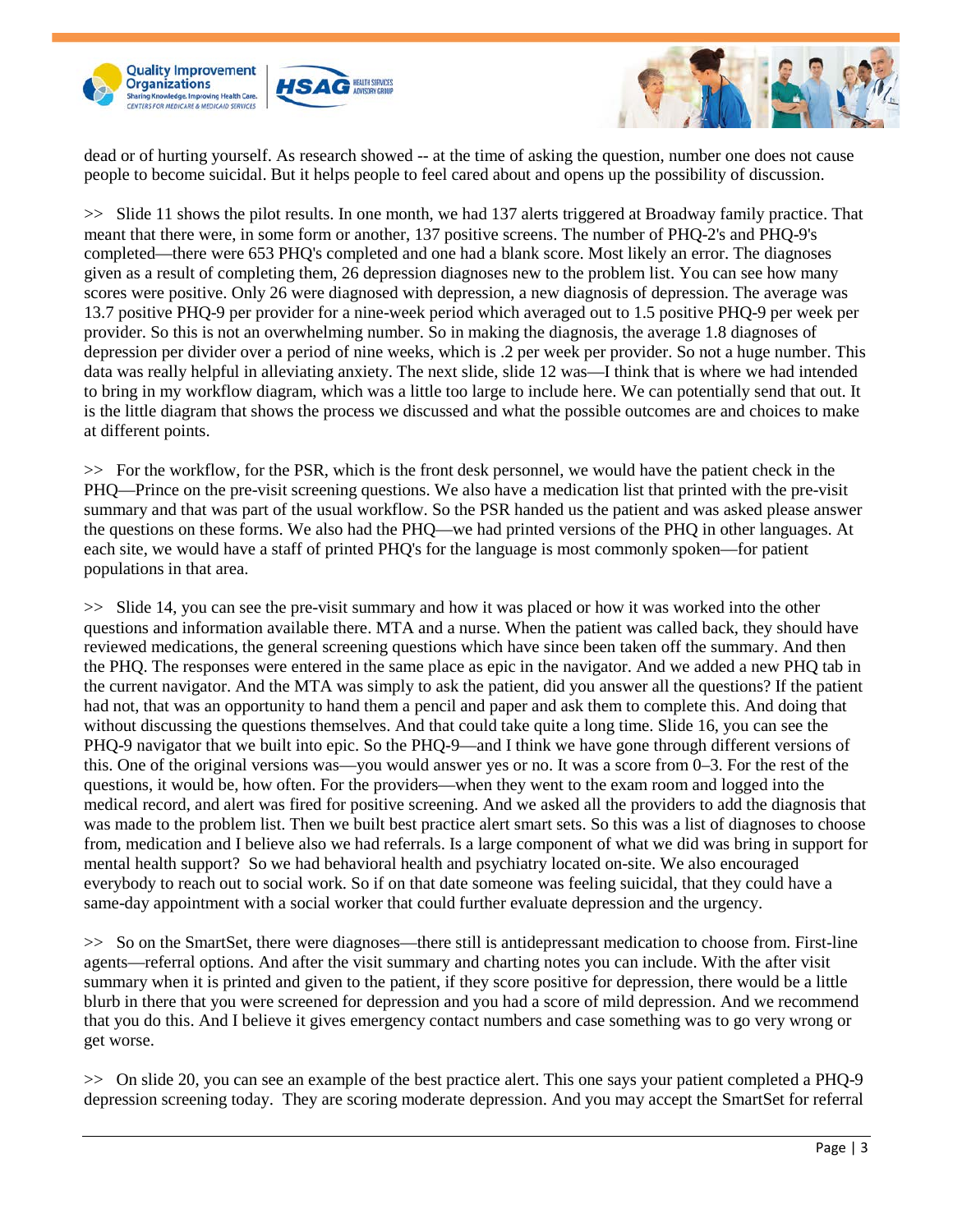





information or two, if the SmartSet is not accepted, please choose your reasons. Review the following algorithm for a score of depression. Treatment options include patient education and oppression, follow-up was recommended to be by clinician discretion and to repeat the PHQ-9 if the clinician feels it is needed. And so the treatment algorithm was developed by myself and doctor Tony Johnson who was a vice chair at the time of psychiatry at MetroHealth. And it was based on the studies that were done on the PHQ-9. There was mild, moderate, moderate to severe and severe depression. The next slide, 21, shows the sample best practice alert message does the last one was for moderate depression. This one is for severe depression. And you can see how the recommendations differ. Next is the PHQ data, where the PHQ data was stored. We have what is called a doc flowsheet. So the information could be referred to and could also be gathered as part of the data collection.

>> Slide 23 shows depression treatment algorithm that I just referred to. So a score of 5–9 was mild depression. 10–14 is moderate. 15–20 is moderate to severe. A score of greater than 20 would be considered severe depression. That is the point in which you really want to consider antidepressant therapy. So we did some education. We built education for the providers on how exactly to go about that. Most of the providers we talked toward hesitant to manage depression and primary care.

>> Next, the after visit summary—I think I referred to that before. This is typically what it would say on the summary that was handed to the patient for their visit that day. Letting them know that they completed a screening and they should follow the plan of care that was instructed by the provider. And some emergency numbers and casings were to get worse.

>> The evidence-based resources were based on the impact and MacArthur model. I would encourage you to go to these websites because there is a lot. Quite an abundance of information and recommendations on how to manage depression and primary care. And that was the foundation for a lot of the information we used here and integrated into our approach.

>> Next on slide 26, you can see—you should be able to see a couple of websites. This is where we pulled the PHQ does the PHQ questionnaires in different languages. I think it was 20 different languages.

>> Next, the educational component. Dr. Johnson and I created three webinars on depression education. I haven't checked. But I don't believe this is the updated website. And if it is not, we could potentially send out either the webinars or the updated link. This is. I apologize. So I encourage you to visit. And we did three different webinars. We covered medication management. We covered suicidal ideation.

>> Following that, we went live and epic after the pilot with Broadway. We ended up going live and all of the ambulatory clinics in 2013. For a while, we left out main campus internal medicine. Because we had to work out some kinks. With those have been live now for a while and working very well.

>> The PCMH and NCQA conducts depression screenings for adults and adolescents using a standardized tool.

>> At this point, if anybody has any questions, feel free to ask. My contact information is listed. My e-mail is Kpalcisco@MetroHealth.org. And I am happy to answer any questions by e-mail as well.

>> Thank you for your time.

>> Thank you. We have several questions that have been entered into the chat. I will pop them in so everybody can see them because they were sent privately. The first one is, how is the PHQ entered?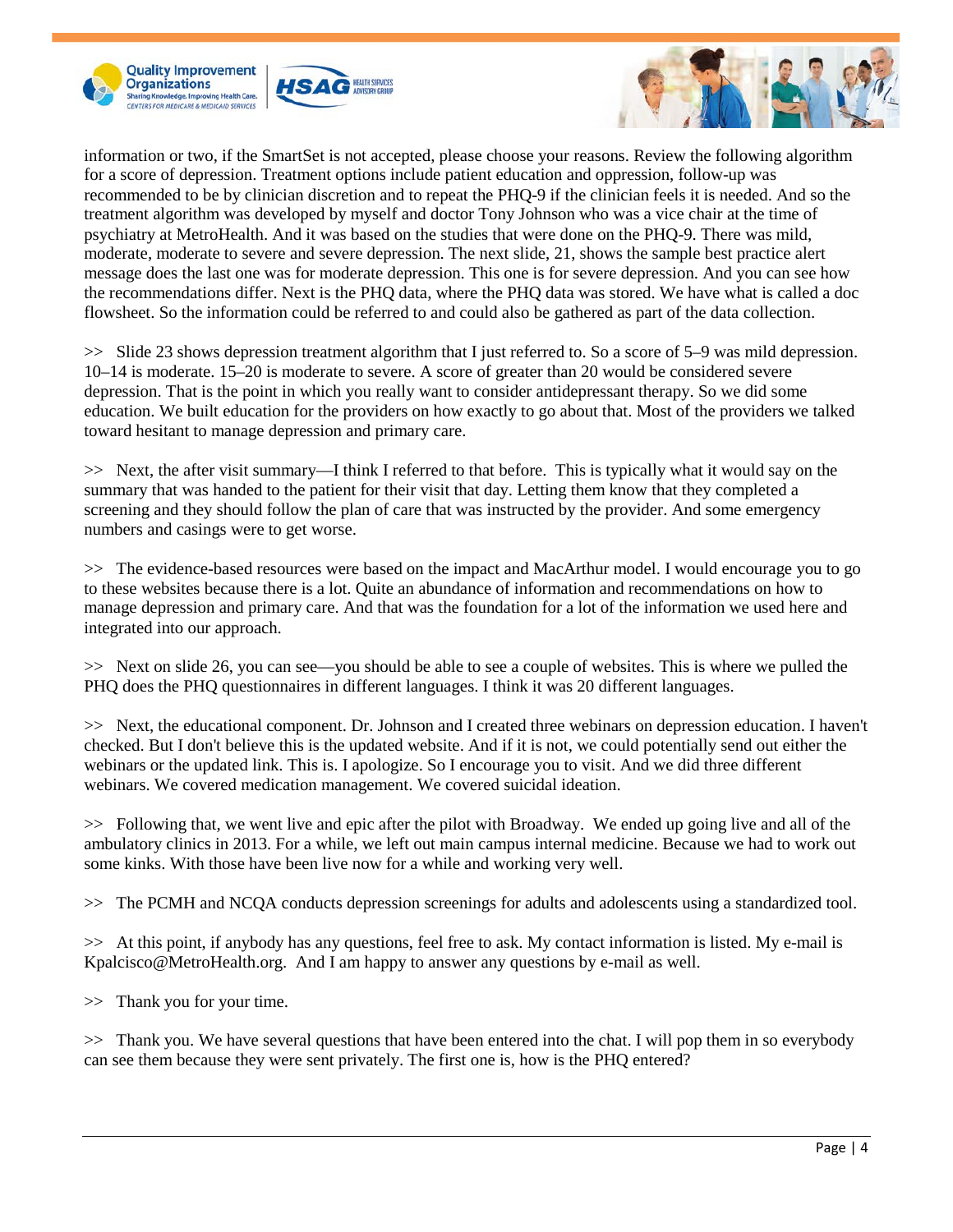



>> A great question. We just went over that a little bit. There are basically these little tabs and buttons that you would click on, on a computer. That data was stored and what is called the doc flowsheet. So a separate area with an epic where the data would go. And it can always be pulled out through the team. We could ask for a report showing the data. But we did not scan those there were a lot of questions—a lot of discussion about this. That we did not scan the actual paper into the electronic medical record.

>> Next question. Is there a message or spiel that repent—that receptionists share before giving the PHQ to patients?

>> Yesterday basically hand them the pencil and do something to write on. They ask them to please fully complete any questions on the paperwork. I will say that this was also a piece that we have been looking at and have talked about revising. Sometimes patients don't read well and sometimes, the paperwork gets lost. And there is always a concern and they feel like maybe it is in private enough to complete in the waiting room. That has not always been the case. Sometimes it is just some kind of error like they forget to fill it out and they don't realize it was there and they are called back too soon. As a provider myself, depending on what was going on with my patient, I would go through the full PHQ-9 which can take it while. Depending on who the patient is and what their concerns are, it might be worth it. But that is not common at all.

>> Next question. What if another language was needed or if the patient could not see or read?

>> If the patient could not see or read, we would ask the—MTA would ask if they want assistance in going over it and they could ask the questions. I think I have only—I don't have the data for that. I have only heard of that happening once or twice. And—I'm sorry, what was the other part of the question?

>> What if the patient could not see or read—so they were disabled in some way.

>> I think we answer that. I thought there was another piece to that.

>> Next question. What is keeping a broader acceptance—the need to screen by all primary care clinics.

>> Say that again please.

>> What is keeping a broader acceptance of the need to screen by all primary care clinics?

>> I think what they are asking is—how can we do that? Keeping a broader acceptance. For one thing, it is part of a culture change -- at least for us here. And also financial incentives. I think—which is not something—for the institution, there is some financial incentive—I think, for meaningful use. At least for MetroHealth, there was. Also, for—at least for the clinics themselves, it was part of us going into the clinic and doing the education and helping them see the importance. And the fact that it wouldn't take too much of their time and effort to do so. And emphasizing the need to treat the whole person. If we just separate all the components, we would all be working and specialty care. Primary care providers are well aligned to be treating the whole person. And I think should be focusing on that.

>> Fantastic. We have two minutes before the hour is up. So I want to give people what you have time to type in questions. Do us a favor and type it into the chat. You will notice at the top right-hand corner of the screen, there are some icons there. One that lists participants and one that is for chat. I want you to click on the chat. When you send it, send it to all participants. Private messages are fine but we will end up copying and putting it into the chat as well. We would like to hear you. So we welcome that. Any other comments that you would want to jump in and make it, Bonnie, considering there are implications here with adopting these methods that would help